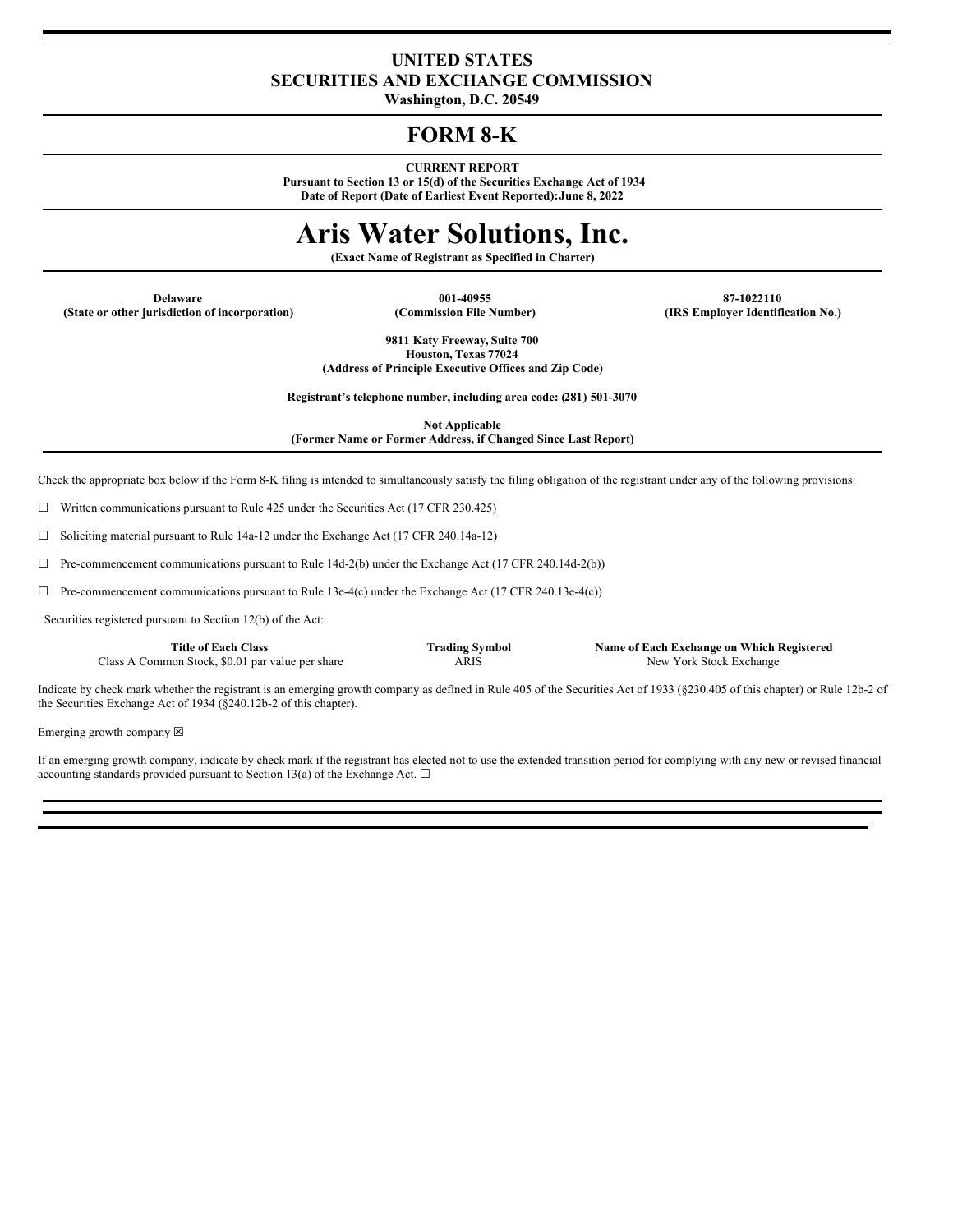#### Item 5.02. Departure of Directors or Certain Officers; Election of Directors; Appointment of Certain Officers; Compensatory Arrangements of Certain **Officers.**

#### *Planned Departure of Brenda R. Schroer*

On June 13, 2022, Aris Water Solutions, Inc. (the "Company") announced that Brenda R. Schroer plans to conclude her role as Chief Financial Officer of the Company during the second half of 2022. Ms. Schroer intends to remain in her current role until a successor is named, at which time she will continue with the Company to support the new Chief Financial Officer until her departure date of December 30, 2022.

#### *Executive Change in Control Severance Plan*

On June 8, 2022, the Company adopted the Aris Water Solutions, Inc. Executive Change in Control Severance Plan (the "CIC Severance Plan"). In connection with the adoption of the CIC Severance Plan, the Company entered into participation agreements with each of William A. Zartler, Amanda M. Brock and Brenda R. Schroer.

Under the CIC Severance Plan, if the Company terminates a participant's employment without cause or upon the participant's resignation for good reason during the 90 days prior to or 12-month period following a change in control (as such term is defined in the CIC Severance Plan), then the participant is eligible to receive the following benefits:

- Severance payable in a lump sum in an amount equal to a multiplier of either 2.5 or 3.0 (based on the participant's tier in the Severance Plan (the "Tier")) multiplied by the sum of (A) the participant's annual base salary and (B) the participant's target annual bonus for the year in which the termination of employment occurs;
- An additional lump sum payment equal to 18 or 24 (based on the participant's Tier) times the monthly premium for the participant's and his or her dependents' participation in the Company's group health plans pursuant to the Consolidated Omnibus Budget Reconciliation Act of 1985, as amended, less the amount of employee contributions that would apply to such participation if the participant were an active employee;
- Payment of any earned but unpaid annual bonus for the fiscal year preceding the fiscal year in which the termination of employment occurs, payable on the date when bonuses are paid to the Company's executives for such fiscal year, plus an additional lump sum payment equal to a pro-rata portion of the target annual bonus that the participant was eligible to earn for the fiscal year in which the termination occurs, based on the number of days the participant was employed during such fiscal year; and
- Full vesting of all of the participant's outstanding unvested restricted stock units (and any other outstanding and unvested equity incentive awards); provided that, with respect to any performance-based restricted stock units, all performance goals or other vesting criteria will be deemed achieved at the greater of 100% of target or the actual achievement through the termination date and all other terms and conditions will be deemed met.

A participant's rights to any severance benefits under the CIC Severance Plan upon a qualifying termination are conditioned upon the participant executing and not revoking a valid separation and general release of claims agreement in a form acceptable to the Company.

The foregoing summary of the CIC Severance Plan is qualified in its entirety by reference to the full text of the CIC Severance Plan, a copy of which is attached as Exhibit 10.1 to this Current Report on Form 8-K and incorporated herein by reference.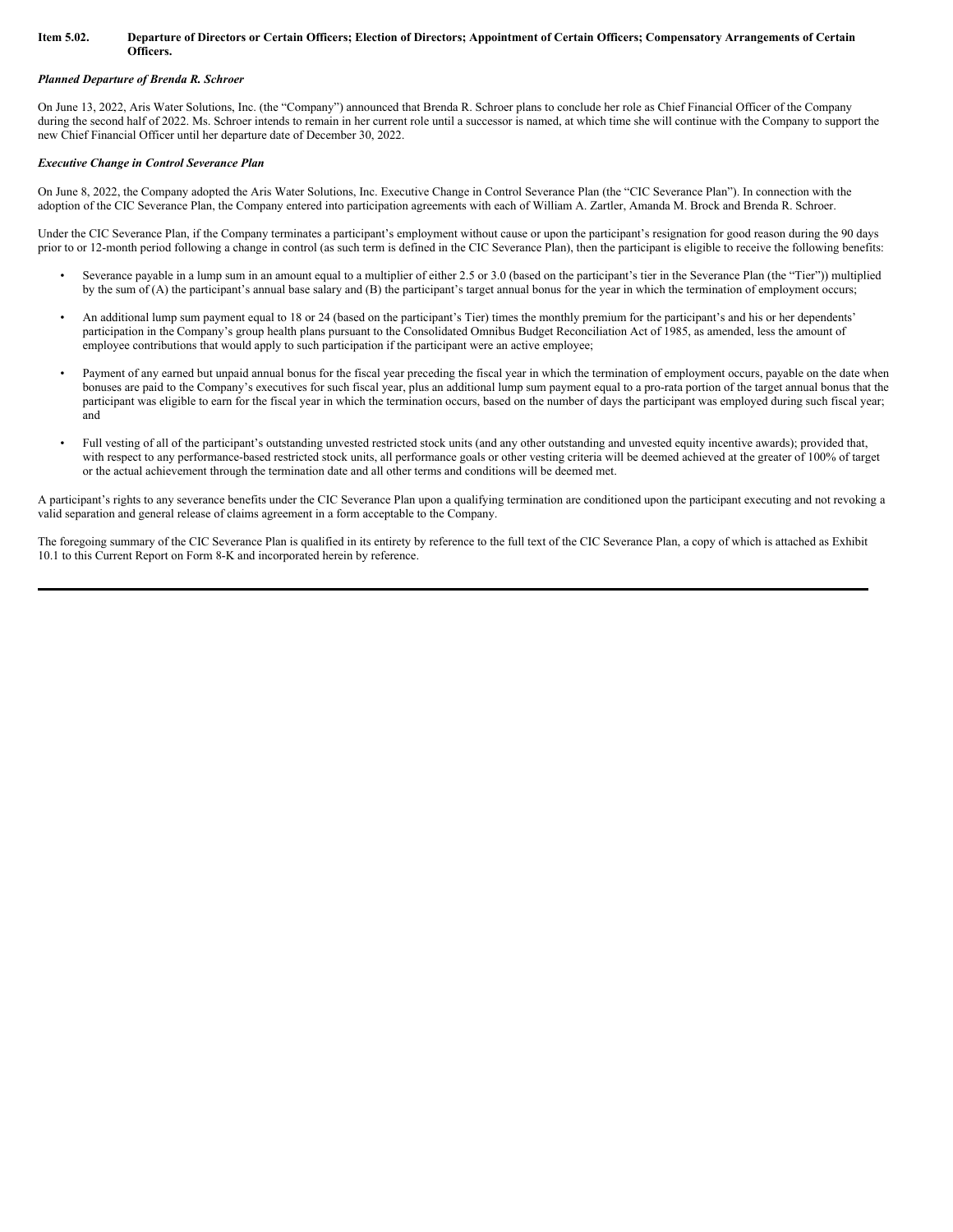#### **Item 5.07 Submission of Matters to a Vote of Security Holders.**

The Company held its 2022 Annual Meeting of Stockholders (the "Annual Meeting") on June 8, 2022. At the Annual Meeting, the Company's stockholders were requested to (i) elect two Class I Directors to serve on the Board of Directors of the Company (the "Board") until the 2025 Annual Meeting of Stockholders, and (ii) hold an advisory vote to ratify the appointment of BDO USA, LLP as the Company's independent registered public accounting firm for the fiscal year ending December 31, 2022. Each of these items is more fully described in the Company's definitive proxy statement, which was filed with the Securities and Exchange Commission on April 26, 2022.

At the close of business on April 13, 2022, the record date for the Annual Meeting, there were 21,996,433 shares of the Company's Class A common stock and 31,568,017 shares of the Company's Class B common stock issued, outstanding and entitled to vote at the Annual Meeting. The results of the matters voted upon at the Annual Meeting are as follows:

Proposal No. 1 - Election of Class I Directors: The election of each Class I Director was approved as follows:

| vominee                   | For        | Withheld  | <b>Broker Non-Votes</b> |
|---------------------------|------------|-----------|-------------------------|
| Amanda M. Brock           | 42.688.522 | .998.445  | 968,372                 |
| W<br>. Howard Keenan. Jr. | 40,294,602 | +,392,365 | 1,968,372               |

Proposal No. 2 - Ratification of the Appointment of BDO USA, LLP: The ratification of the appointment of BDO USA, LLP to serve as the Company's independent registered public accounting firm for the year ending December 31, 2022 was approved as follows:

| ₫or                           | . aaine⁄ | <b>Access</b> |  |
|-------------------------------|----------|---------------|--|
| $0.65074$ <sup>2</sup><br>46. | 102      | $\cdot$       |  |

#### **Item 7.01. Regulation FD Disclosure.**

On June 13, 2022, the Company issued a press release announcing the Chief Financial Officer transition plan described in Item 5.02 of this Current Report on Form 8-K, a copy of which is attached hereto as Exhibit 99.1 and incorporated herein by reference.

The information in this Item 7.01, including Exhibit 99.1 to this Current Report on Form 8-K, is being furnished and shall not be deemed to be "filed" for purposes of Section 18 of the Securities Exchange Act of 1934, as amended (the "Exchange Act"), or otherwise subject to the liabilities of that section and shall not be deemed to be incorporated by reference into any filing under the Securities Act of 1933, as amended, or the Exchange Act, regardless of any general incorporation language in such filing, except as shall be expressly set forth by specific reference in such filing.

#### **Item 9.01. Financial Statements and Exhibits.**

(d) Exhibits.

| Exhibit       |                                                                                                      |
|---------------|------------------------------------------------------------------------------------------------------|
| <b>Number</b> | <b>Description</b>                                                                                   |
| 10.1          | Aris Water Solutions, Inc. Executive Change in Control Severance Plan, effective as of June 8, 2022. |
| 99.1          | Press release of Aris Water Solutions. Inc., dated June 13, 2022.                                    |
| 104           | Cover Page Interactive Data File (formatted in Inline XBRL and contained in Exhibit 101).            |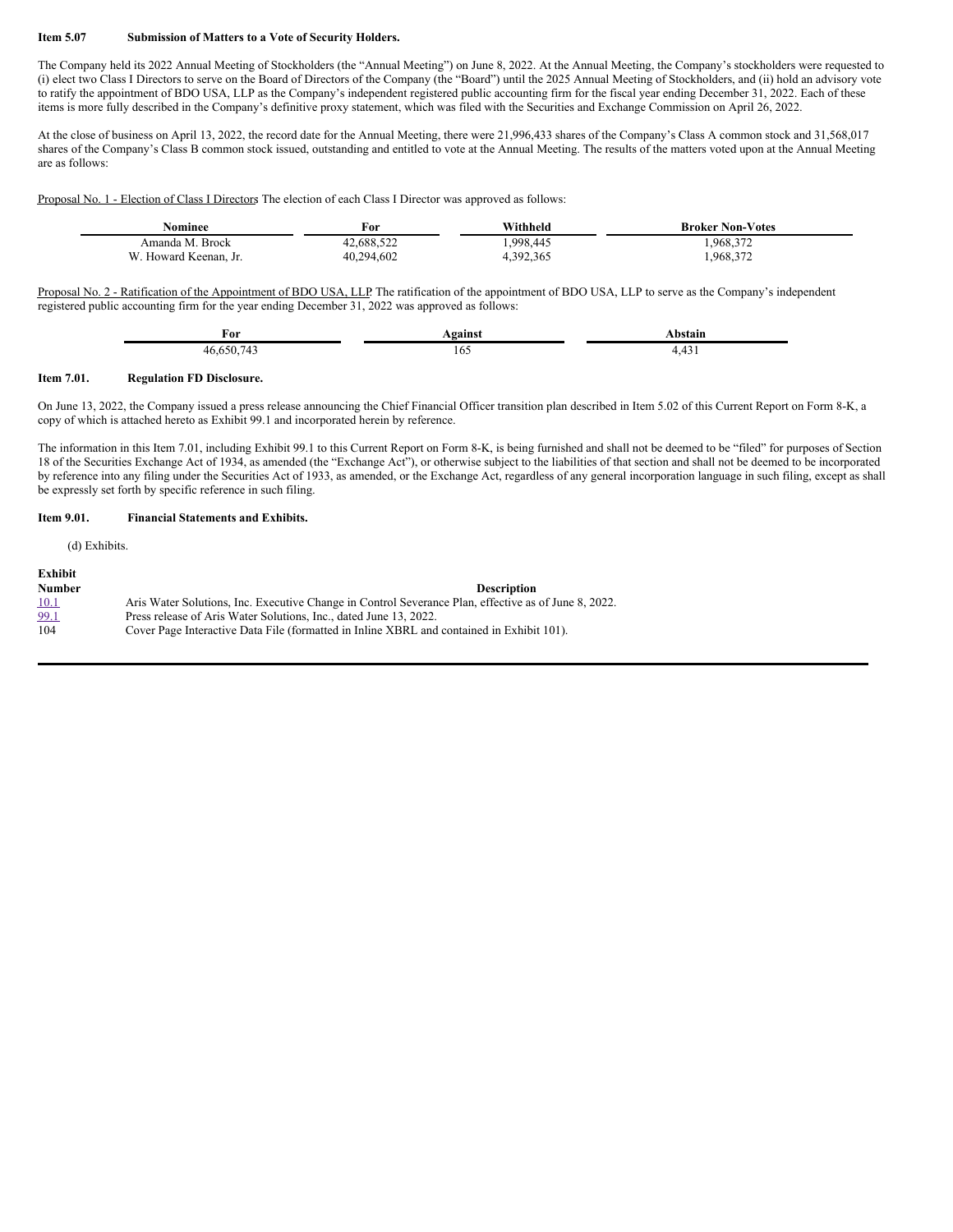# **SIGNATURES**

Pursuant to the requirements of the Securities Exchange Act of 1934, the registrant has duly caused this report to be signed on its behalf by the undersigned hereunto duly authorized.

Date: June 13, 2022

# **ARIS WATER SOLUTIONS, INC.**

By: /s/ Adrian Milton

Name: Adrian Milton

Title: General Counsel, Chief Administrative Officer and Corporate Secretary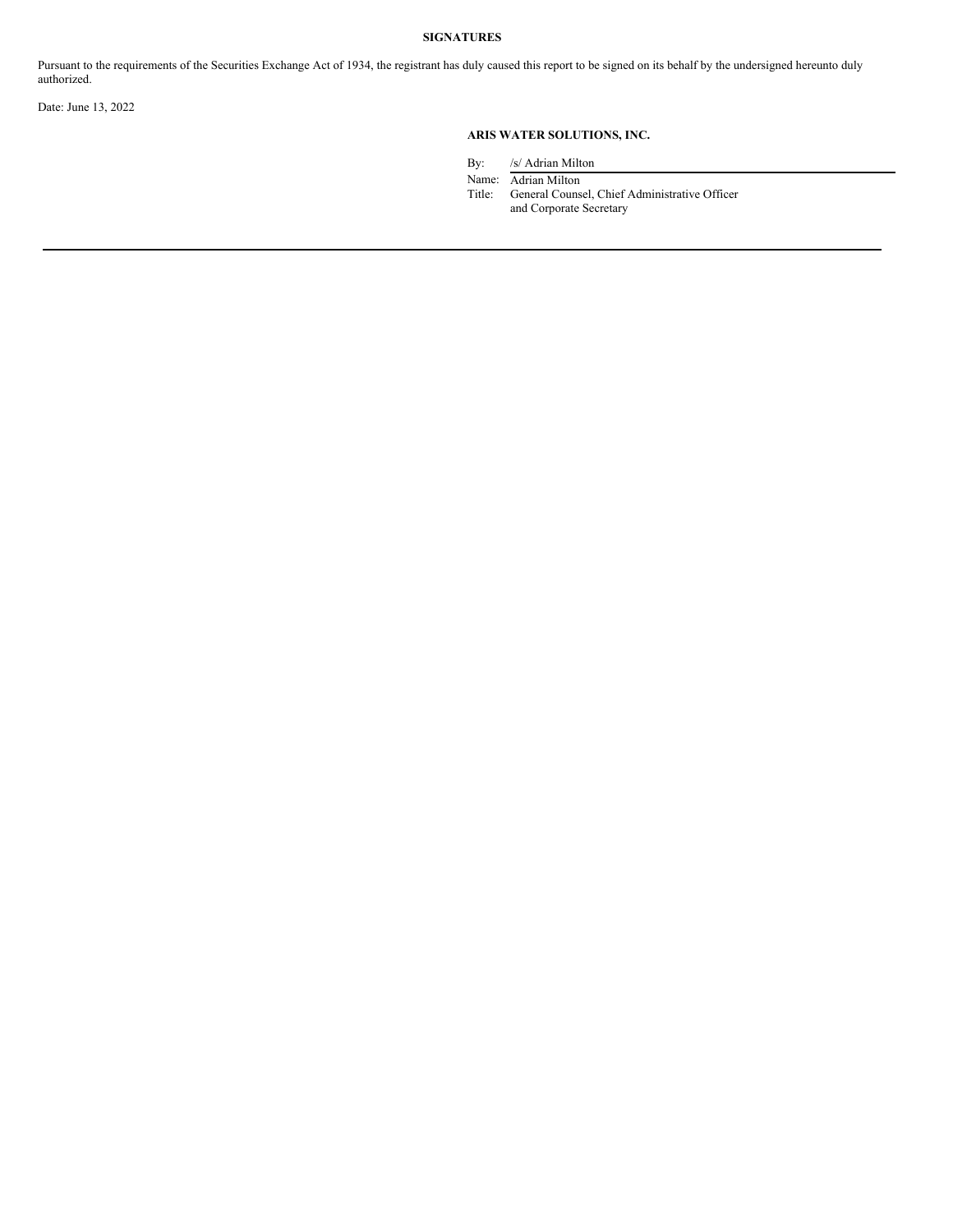## **ARIS WATER SOLUTIONS, INC. EXECUTIVE CHANGE IN CONTROL SEVERANCE PLAN**

**1. Purpose**. The purpose of the Aris Water Solutions, Inc. Executive Change in Control Severance Plan (the "*Plan*") is to enable Aris Water Solutions, Inc., a Delaware corporation, to reinforce and encourage the continued attention and dedication of Participants (as defined below) to their assigned duties in the event the Company (as defined below) undergoes a Change in Control (as defined below).

**2. Term**. The Plan shall be effective as of June 8, 2022. The Plan shall remain in effect until modified or terminated pursuant toSection 9.

#### **3. Definitions**.

(a) "*Base Pay*" means the Participant's annual base salary, determined as of the Termination Date (as defined below), excluding overtime, bonuses, incentive compensation or any other special payments. Base Pay is used to compute the amount of the Severance Benefit.

(b) "*Board*" means the Board of Directors of the Company.

(c) "*Cause*" has the meaning set forth in set forth in the Aris Water Solutions, Inc. 2021 Equity Incentive Plan or any successor equity incentive plan adopted by the Company.

(d) "*Change in Control*" has the meaning set forth in the Aris Water Solutions, Inc. 2021 Equity Incentive Plan or any successor equity incentive plan adopted by the Company.

(e) "*CIC Protection Period*" means the period commencing ninety (90) days prior to the Closing and ending on the date that is one year following the Closing.

(f) "*Closing*" means the date on which a Change in Control is consummated.

(g) "*COBRA*" means the Consolidated Omnibus Budget Reconciliation Act of 1985.

(h) "*COBRA Multiplier*" means the applicable COBRA multiplier for the Participant's Tier as set forth onExhibit A.

(i) "*Code*" means the Internal Revenue Code of 1986 and any guidance and regulations promulgated thereunder.

(j) "*Committee*" means the Compensation Committee of the Board or another duly constituted committee of the Board designated by the Board as the Committee hereunder.

(k) "*Company*" means Aris Water Solutions, Inc. and its affiliated companies and subsidiaries, and following the Closing, shall include any successor.

(l) "*Disability*" shall occur upon the Participant becoming eligible for disability benefits under the Company's long-term disability plan, or, if earlier, upon the Participant becoming eligible for Social Security disability benefits.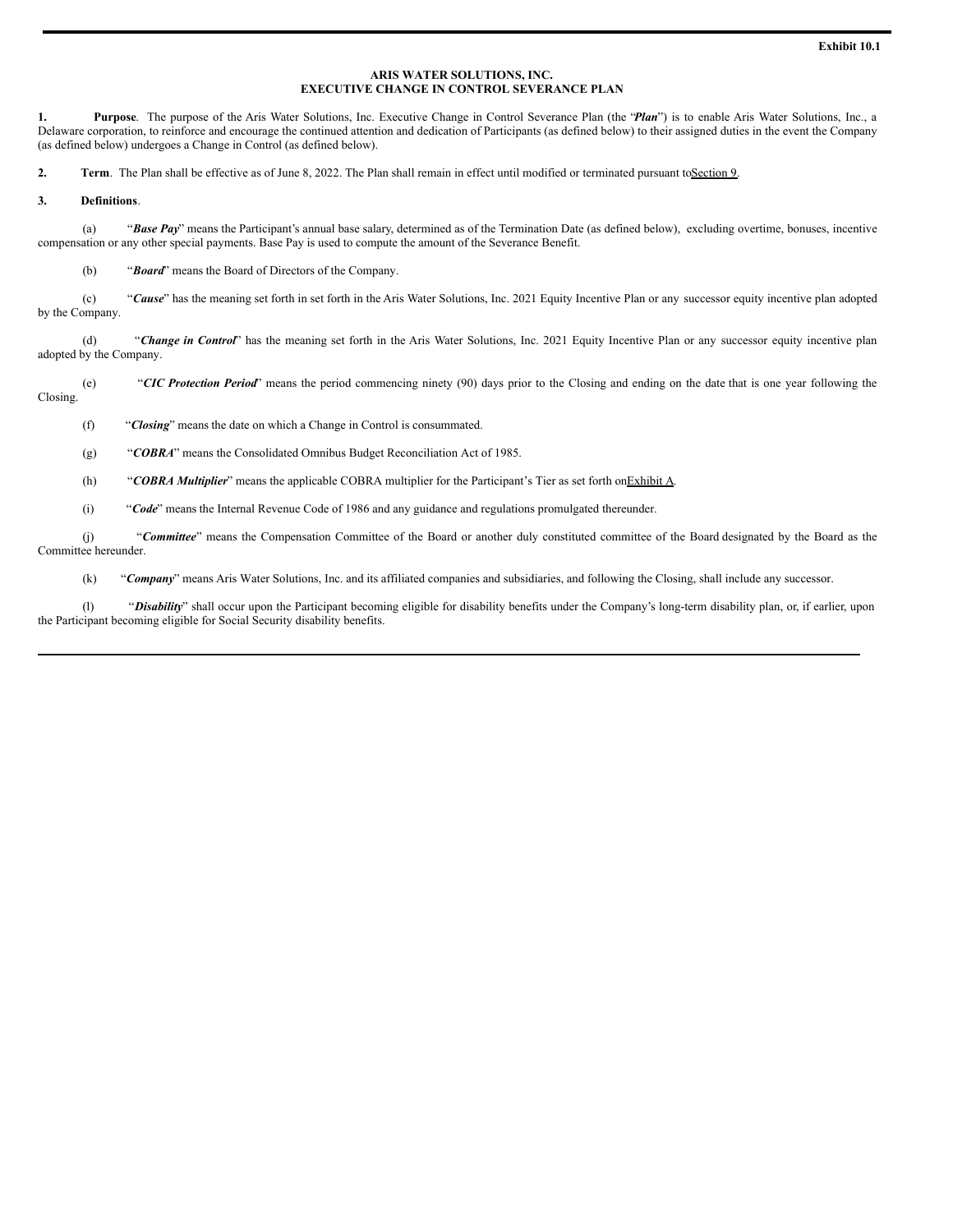(m) "*Good Reason*" has the meaning ascribed to any such term in any employment agreement between the Participant and the Company, or if no such term is defined in such agreement, means (i) a material diminution in the Participant's duties, authority or responsibilities from those in effect immediately prior to a Change in Control; (ii) a material reduction in the Participant's base pay or target annual bonus opportunity in effect immediately prior to a Change in Control; or (iii) a relocation of the Participant's principal place of employment to a location that is more than 50 miles from his or her place of employment immediately prior to a Change in Control, provided that a relocation from a principal place of employment that is not one of the Company's principal office locations to one of the Company's principal office locations shall not constitute "Good Reason". Notwithstanding the foregoing, any assertion by the Participant of a termination of employment for "Good Reason" shall not be effective unless all of the following conditions are satisfied: (i) the Participant provides written notice to the Company of the condition claimed to constitute Good Reason within 90 days of the initial existence of such condition and during the CIC Protection Period and (ii) the Company fails to remedy such condition within 30 days of receiving such written notice thereof; and provided, further, that in all events the termination of the Participant's employment with the Company shall not be treated as a termination for "Good Reason" unless such termination occurs not more than 12 months following the initial existence of the condition claimed to constitute "Good Reason."

#### (n) "*Participant*" means an employee of the Company who participates in the Plan pursuant to Section 4.

(o) "*Qualifying Termination*" means a termination of the Participant's employment with the Company by the Company without Cause (excluding by reason of death or Disability) or by the Participant for Good Reason, in each case, during the CIC Protection Period.

#### (p) "*Severance Benefits*" means:

(i) A lump sum payment in an amount equal to the Participant's Severance Multiplier multiplied by the Participant's Base Pay, payable within sixty (60) days following the Termination Date;

(ii) Payment of the Participant's earned but unpaid annual bonus, if any, for the fiscal year preceding the fiscal year in which the Termination Date occurs, payable on the date when bonuses for such fiscal year are otherwise paid to the Company's executives for such fiscal year and in all events in the fiscal year that includes the Termination Date;

(iii) A lump sum payment in an amount equal to the Participant's Severance Multiplier multiplied by the Participant's target annual bonus for the fiscal year in which the Termination Date occurs, payable within sixty (60) days following the Termination Date;

(iv) A lump sum payment in an amount equal to a pro-rata portion of the target annual bonus that the Participant was eligible to earn for the fiscal year in which the Termination Date occurs, based on the number of days the Participant is employed during such fiscal year, payable within sixty (60) days following the Termination Date;

2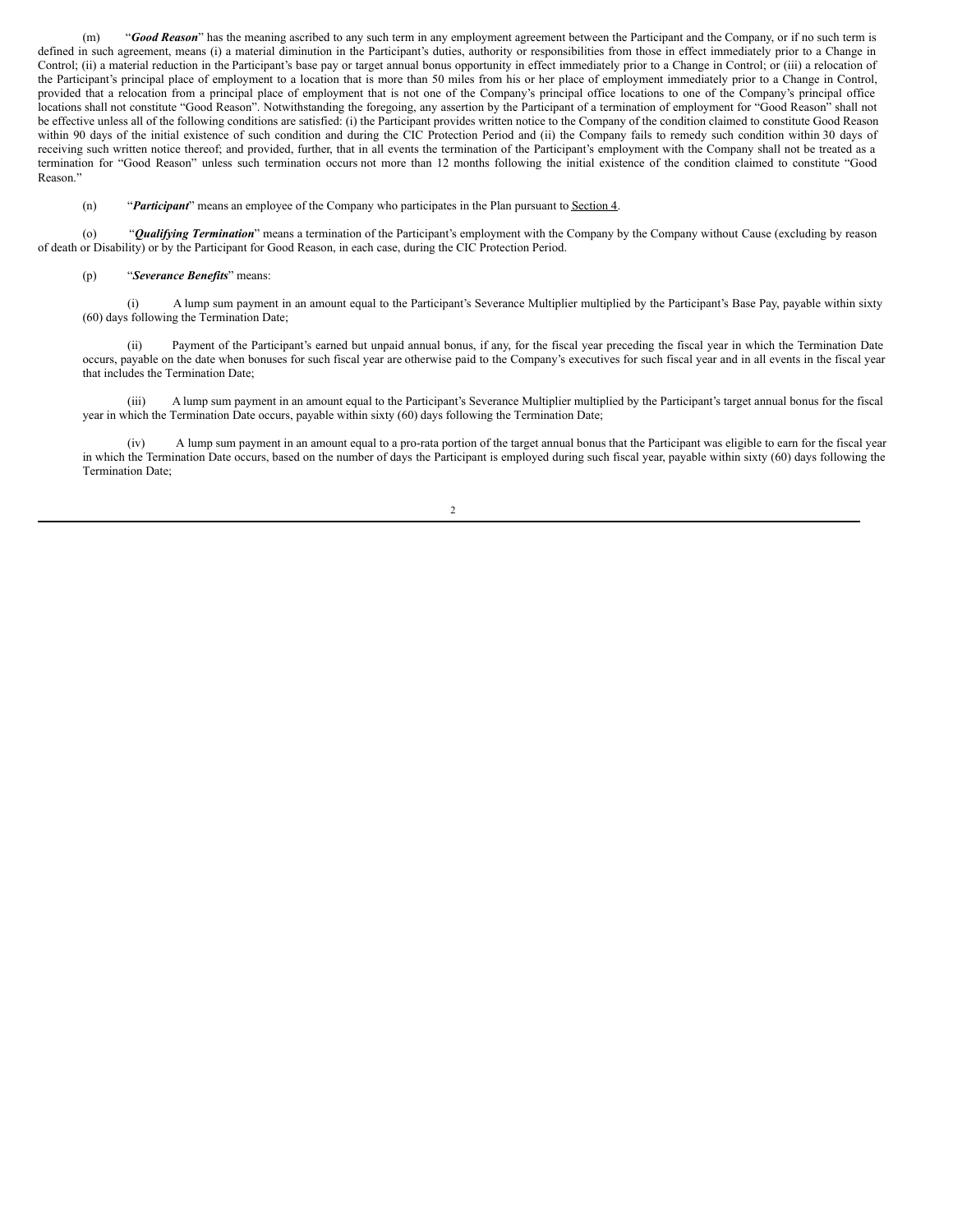(v) A lump sum payment in an amount equal to (A) the Participant's COBRA Multiplier times (B) the monthly premiums for the Participant's and the Participant's covered dependents' participation in the Company's group health plans pursuant to COBRA, less the amount of employee contributions that would apply to such participation if the Participant were an active employee, each determined as of the Termination Date, payable within sixty (60) days following the Termination Date; and

(vi) Notwithstanding any provision of the Aris Water Solutions, Inc. 2021 Equity Incentive Plan (or any successor equity incentive plan) or any applicable award agreement to the contrary, effective as of the Termination Date, all of the Participant's outstanding unvested restricted stock units (and any other outstanding and unvested equity incentive awards) shall become immediately vested and no longer subject to forfeiture. With respect to any performance-based restricted stock units, all performance goals or other vesting criteria will be deemed achieved at the greater of 100% of target or the actual achievement through the Termination Date and all other terms and conditions will be deemed met. In the event that a Participant's employment is terminated by the Company without Cause (excluding by reason of death or Disability) or by the Participant for Good Reason prior to the consummation of a Change in Control and (A) such termination of employment results in the forfeiture of unvested restricted stock units (and any other outstanding and unvested equity incentive awards) and (B) a Change in Control is consummated within ninety (90) days thereafter, in lieu of the accelerated vesting described in this clause (vi), the Participant shall be entitled to receive an additional lump sum payment in an amount equal to the value of such forfeited equity awards as if such awards remained outstanding and vested upon the consummation of the Change in Control, which amount shall be payable within sixty (60) days following the Termination Date.

(q) "*Termination Date*" means the date of the Participant's termination of employment with the Company. In the event that a Participant's employment is terminated by the Company without Cause (excluding by reason of death or Disability) or by the Participant for Good Reason prior to the consummation of a Change in Control and a Change in Control is consummated within ninety (90) days thereafter, for all purposes under this Plan the date of the Change in Control shall be deemed the Participant's Termination Date.

**4. Eligibility**. Employees selected by the Committee shall be eligible to participate in the Plan upon execution of a Participation Agreement with the Company in the form attached hereto as Exhibit B (a "*Participation Agreement*").

#### **5. Severance Benefits**.

(a) Qualifying Termination. Upon a Participant's Qualifying Termination, subject to Section 5(c), such Participant will receive the Severance Benefits.

(b) Other Termination. In the event that a Participant's employment is terminated other than as the result of a Qualifying Termination, then such Participant shall not be entitled to receive any payments or benefits under this Plan. For the avoidance of doubt, a Participant shall not be entitled to receive any payments or benefits under this Plan in the event that such Participant's employment is terminated by the Company for Cause or such Participant resigns without Good Reason (including as a result of a retirement), such Participant dies, such Participant terminates employment as a result of Disability or such Participant's termination of employment occurs for any reason outside of the CIC Protection Period.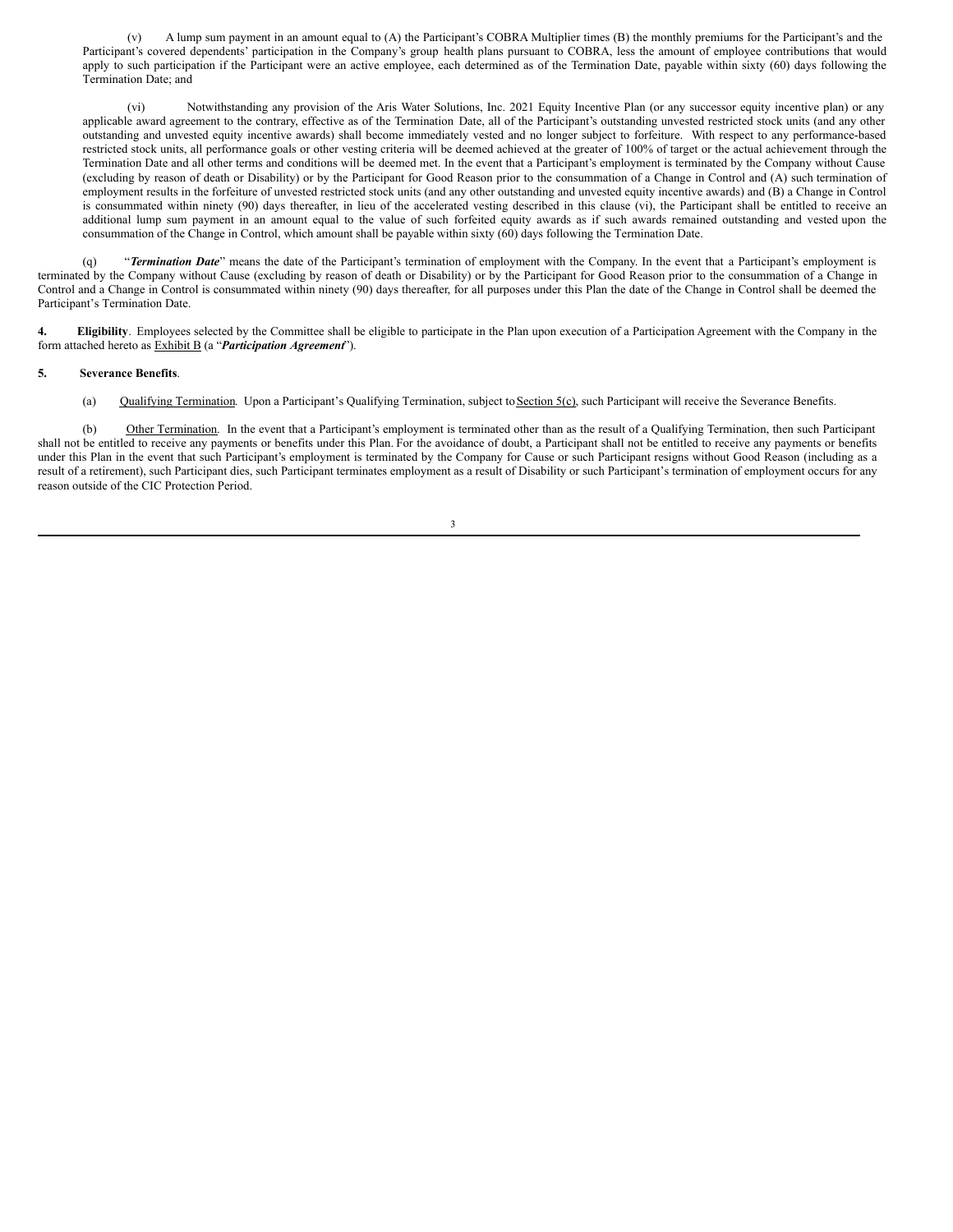(c) Conditions to Severance Benefits. Payment of the Severance Benefits shall be subject to (i) the Participant's execution (and non-revocation) of a general release of claims in a customary form reasonably provided by the Company (the "*Release*") within the time period specified therein, (ii) the Release becoming effective and irrevocable in accordance with its terms within sixty (60) days following the Participant's Termination Date and (iii) the Participant's continued compliance in all material respects with any Restrictive Covenants set forth in Exhibit A to the Participant's Restricted Stock Unit Award Agreement.

## **6. Administration**.

(a) In the event of any conflict or inconsistency between another document and the terms of the Plan, the terms and conditions of the Plan shall govern and control; provided, however, that a Participant's Participation Agreement will govern their participation in the Plan to the extent of any conflict between a Participation Agreement and the Plan.

(b) The Plan shall be administered by the Committee in its sole and absolute discretion, and all determinations by the Committee shall be final, binding and conclusive on all parties and be given the maximum possible deference allowed by law.

(c) The Committee shall have the authority, consistent with the terms of the Plan, to (i) designate Participants, (ii) determine the terms and conditions relating to the Severance Benefit, if any, (iii) interpret, administer, reconcile any inconsistency, correct any defect and/or supply any omission in the Plan, (iv) establish, amend, suspend or waive any rules and procedures with respect to the Plan, and (v) make any other determination and take any other action that the Committee deems necessary or desirable for administration of the Plan, including, without limitation, the timing and amount of payments. The Committee may delegate to one or more of the officers of the Company the authority to act on behalf of the Committee.

**7. Funding**. The obligations of the Company under the Plan are not funded through contributions to a trust or otherwise, and all benefits shall be payable from the general assets of the Company. Nothing contained in the Plan shall give a Participant any right, title or interest in any property of the Company. Participants shall be mere unsecured creditors of the Company.

#### **8. Section 409A**.

(a) Compliance. Notwithstanding anything herein to the contrary, this Plan is intended to be interpreted and applied so that the payments and benefits set forth herein either shall be exempt from the requirements of Section 409A of the Code or shall comply with the requirements of Section 409A of the Code, and accordingly, to the maximum extent permitted, this Plan shall be interpreted to be exempt from or in compliance with Section 409A of the Code. To the extent that the Company determines that any provision of this Plan would cause a Participant to incur any additional tax or interest under Section 409A of the Code, the Company shall be entitled to reform such provision to attempt to comply with or be exempt from Section 409A of the Code. To the extent that any provision hereof is modified in order to comply with Section 409A of the Code, such modification shall be made in good faith and shall, to the maximum extent reasonably possible, maintain the original intent and economic benefit to Participants and the Company without violating the provisions of Section 409A of the Code. Notwithstanding any of the foregoing to the contrary, none of the Company or its subsidiaries or affiliates or any of their officers, directors, members, employees, agents, advisors, predecessors, successors, or equity holders shall have any liability for the failure of this Plan to be exempt from, or to comply with, the requirements of Section 409A of the Code. Each payment and/or benefit provided hereunder shall be a payment in a series of separate payments for purposes of Section 409A of the Code.

4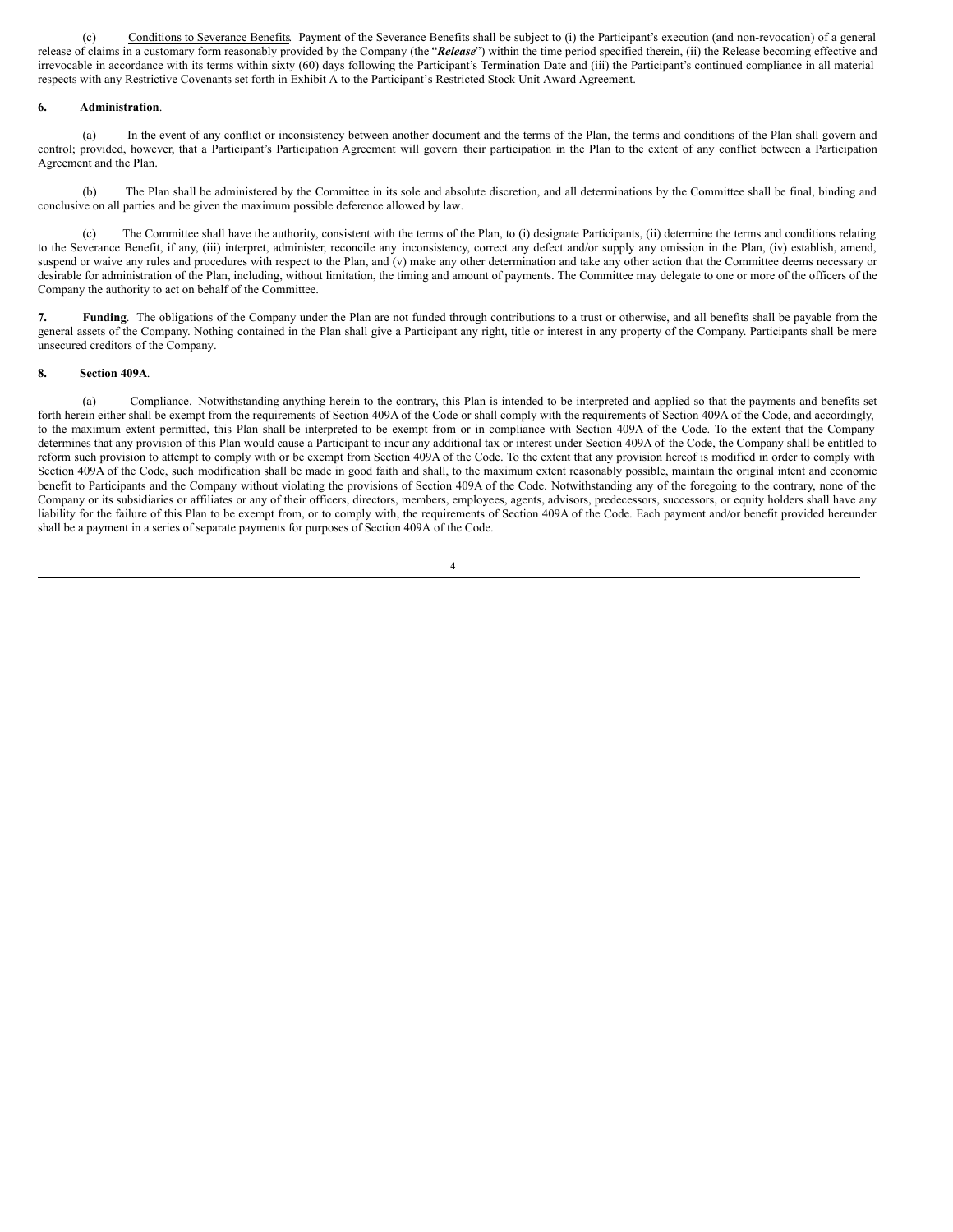<span id="page-8-0"></span>(b) Separation from Service. Notwithstanding anything in this Plan to the contrary, a termination of employment shall not be deemed to have occurred for purposes of any provision of this Plan unless such termination is also a "separation from service" within the meaning of Section 409A of the Code.

(c) Specified Employee. Notwithstanding anything in this Plan to the contrary, if a Participant is deemed to be a "specified employee" within the meaning of Section 409A of the Code, any payments or benefits due upon a termination of Participant's employment under any arrangement that constitutes a "deferral of compensation" within the meaning of Section 409A of the Code (whether under this Plan or any other plan, program or payroll practice) and which do not otherwise qualify under the exemptions under Treasury Regulations Section 1.409A-1 (including the short-term deferral exemption and the permitted payments under Treasury Regulations Section 1.409A-1(b)(9)(iii)(A)), shall be delayed and paid or provided to Participant in a lump sum on the earlier of (i) the date which is six months and one day after Participant's "separation from service" (as such term is defined in Section 409A of the Code) for any reason other than death, and (ii) the date of Participant's death.

**9. Amendment or Termination**. Except as otherwise provided in the applicable Participation Agreement, prior to a Closing, the Committee may amend or terminate the Plan at any time, without notice, and for any or no reason, except as prohibited by law. During the CIC Protection Period or at any time during the twelve (12) months thereafter, the Company and the Committee may not, without a Participant's written consent, amend or terminate the Plan in any way, nor take any other action, that (i) prevents that Participant from becoming eligible for the Severance Benefits under the Plan, or (ii) reduces or alters to the detriment of the Participant the Severance Benefits payable, or potentially payable, to a Participant under the Plan (including imposing additional conditions).

**10. At-Will Employment**. Nothing in this Plan or any other act of the Company shall be considered effective to change a Participant's status as an at-will employee or guarantee any duration of employment. Either the Company or a Participant may terminate the employment relationship at any time, for any reason or no reason, and with or without advance notice.

**11. Transfer and Assignment**. In no event may any Participant sell, transfer, anticipate, assign or otherwise dispose of any right or interest under the Plan. At no time will any such right or interest be subject to the claims of creditors nor liable to attachment, execution, or other legal process. In no event may the Company assign its obligations under the Plan, except as provided in Section 13 or to a person or entity which is a credit-worthy affiliate.

5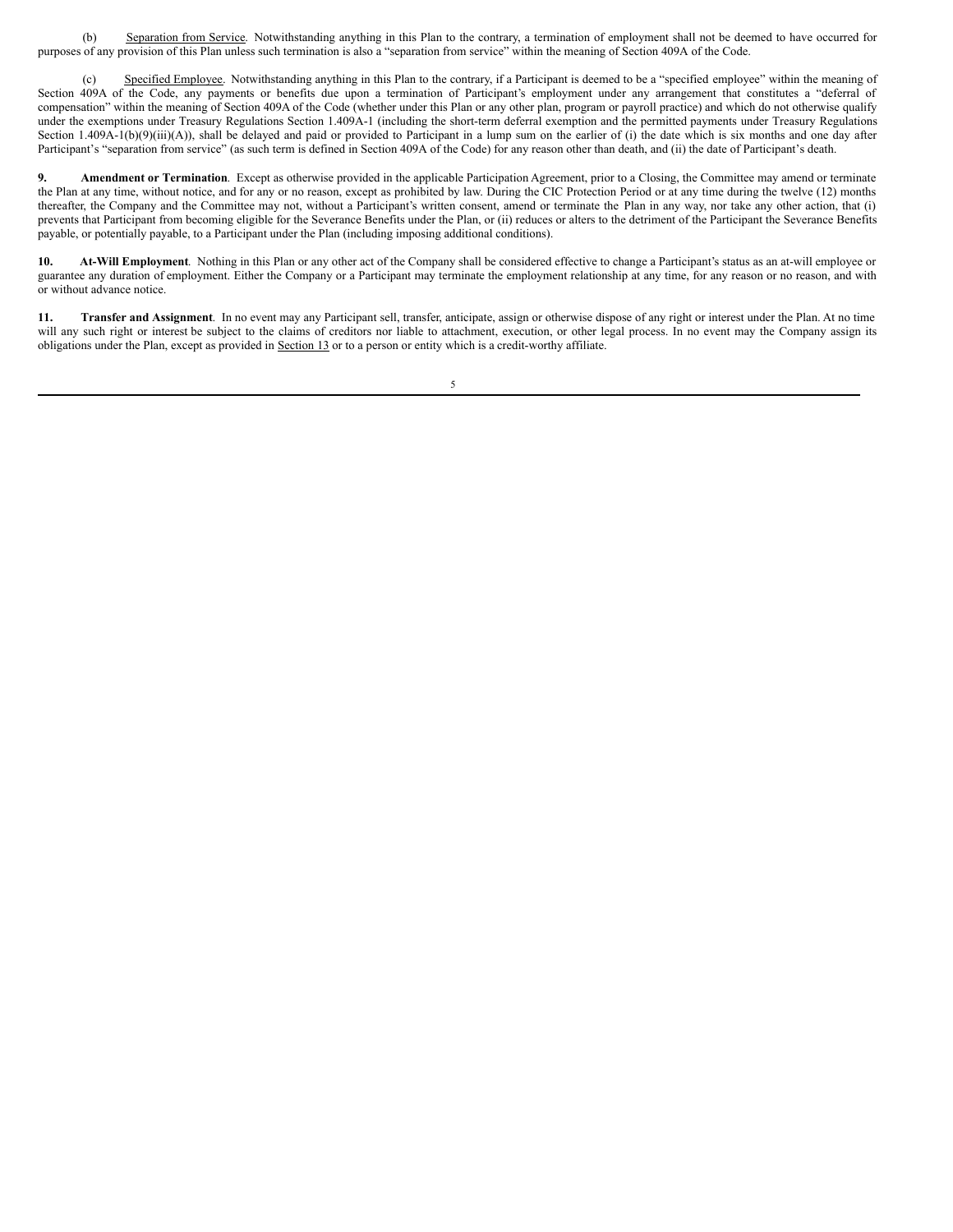**12. Severability**. If any provision of the Plan is held invalid or unenforceable, its invalidity or unenforceability will not affect any other provision of the Plan, and the Plan will be construed and enforced as if such provision had not been included.

**13. Successors**. Any successor to the Company of all or substantially all of the Company's business and/or assets (whether direct or indirect and whether by purchase, merger, consolidation, liquidation or other transaction) will assume the obligations under the Plan and agree expressly to perform the obligations under the Plan in the same manner and to the same extent as the Company would be required to perform such obligations in the absence of a succession. For all purposes under the Plan, the term "Company" will include any successor to the Company's business and/or assets which become bound by the terms of the Plan by operation of law, or otherwise.

**14. Withholding; Taxes**. The Company shall withhold from any Severance Benefits all federal, state and local income or other taxes required to be withheld therefrom and any other required payroll deductions.

**15. Compensation**. Benefits payable hereunder shall not constitute compensation under any other plan or arrangement, except as expressly provided in such plan or arrangement.

**16.** Interpretation. Titles and headings to Sections hereof are for the purpose of reference only and shall in no way limit, define or otherwise affect the provisions hereof. Unless the context requires otherwise, all references to laws, regulations, contracts, agreements, plans and instruments refer to such laws, regulations, contracts, agreements, plans and instruments as they may be amended from time to time, and references to particular provisions of laws or regulations include a reference to the corresponding provisions of any succeeding law or regulation. All references to "dollars" or "\$" in the Plan refer to United States dollars. The word "or" is not exclusive. The words "herein", "hereof", "hereunder" and other compounds of the word "here" shall refer to the entire Plan, including all Exhibits attached hereto, and not to any particular provision hereof. Wherever the context so requires, the masculine gender includes the feminine or neuter, and the singular number includes the plural and conversely. All references to "including" shall be construed as meaning "including without limitation."

**17. Entire Agreement**. This Plan and the Participation Agreements represent the entire agreement of the Company and the Participants with respect to the subject matter hereof and supersede all prior understandings, whether written or oral. This Plan replaces any and all severance pay plans, policies, practices, agreements, arrangements or programs, written or unwritten, that the Company or any predecessor employer of the Company may have had in effect for eligible Participants from time to time prior to the Effective Date.

18. Governing Law. The provisions of the Plan will be construed, administered, and enforced in accordance with the laws of the State of Texas without regard to its choice of law provisions.

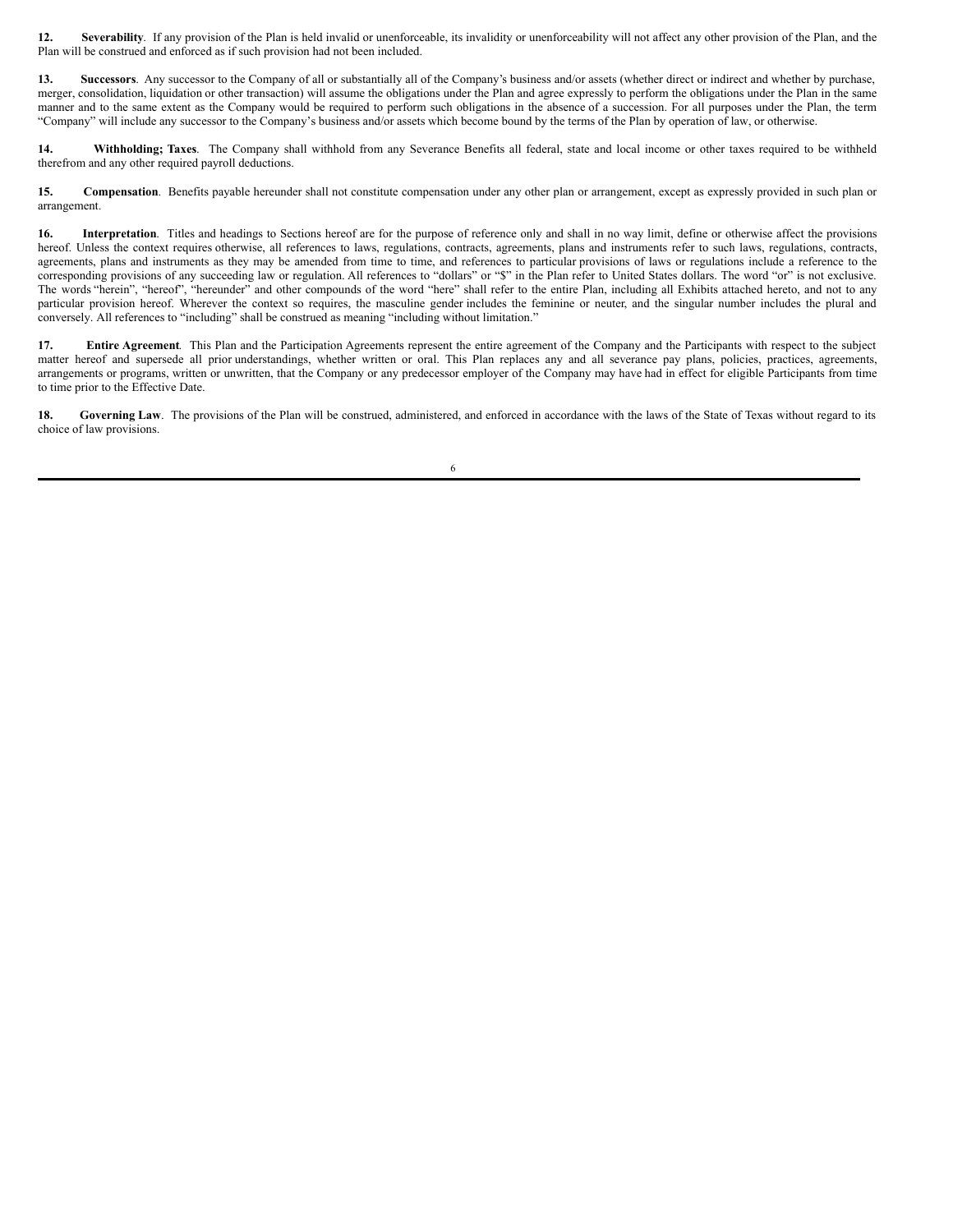**19. Certain Excise Taxes**. Notwithstanding anything to the contrary in this Plan, if a Participant is a "disqualified individual" (as defined in Section 280G(c) of the Code), and the Severance Benefit provided for under this Plan, together with any other payments and benefits which the Participant has the right to receive from the Company, would constitute a "parachute payment" (as defined in Section 280G(b)(2) of the Code), then the Severance Benefit provided for under this Plan shall be either (a) reduced (but not below zero) so that the present value of such total amounts and benefits received by the Participant from the Company will be one dollar (\$1.00) less than three times the Participant's "base amount" (as defined in Section 280G(b)(3) of the Code) and so that no portion of such amounts and benefits received by the Participant shall be subject to the excise tax imposed by Section 4999 of the Code, or (b) paid in full, whichever produces the better net after-tax position to the Participant (taking into account any applicable excise tax under Section 4999 of the Code and any other applicable taxes). The determination as to whether any such reduction in the amount of the payments provided hereunder is necessary shall be made by a nationally recognized accounting or consulting firm selected by the Company in good faith. If a reduced payment is made or provided and through error or otherwise that payment, when aggregated with other payments and benefits from the Company used in determining if a parachute payment exists, exceeds one dollar (\$1.00) less than three times the Participant's base amount, then the Participant shall immediately repay such excess to the Company upon notification that an overpayment has been made. Nothing in this Plan shall require the Company to be responsible for, or have any liability or obligation with respect to, the Participant's excise tax liabilities under Section 4999 of the Code.

[Remainder of Page Intentionally Left Blank]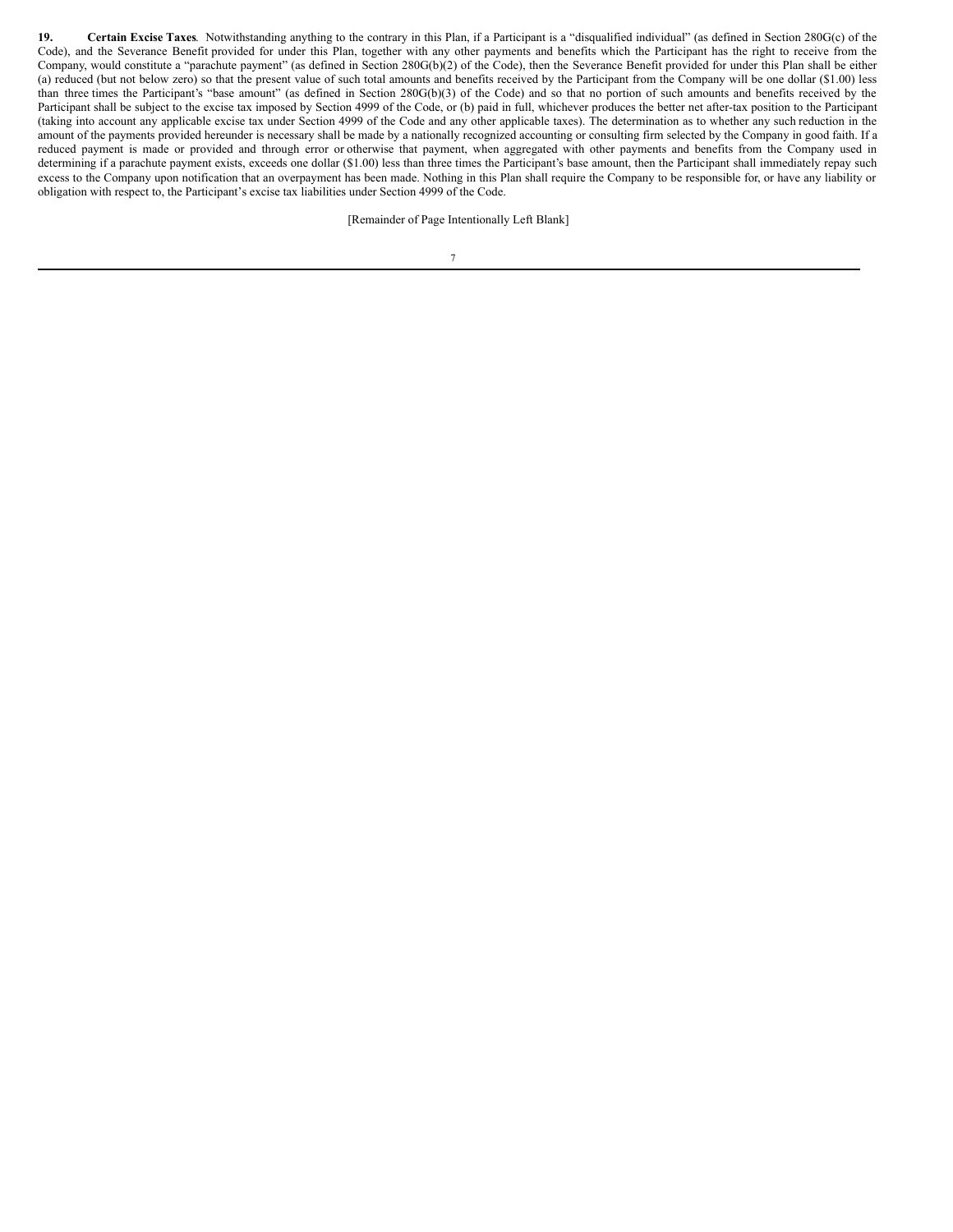#### **E X H I B I T A**

|             | <b>Oualifying Termination</b> |                         |  |
|-------------|-------------------------------|-------------------------|--|
| <b>Tier</b> | <b>Severance Multiplier</b>   | <b>COBRA Multiplier</b> |  |
| Tier.       | 3.00                          | $\sim$                  |  |
| Tier 2      | 2.50                          |                         |  |
| Tier 3      | 2.00                          |                         |  |
| Tier 4      | .00                           |                         |  |
|             |                               |                         |  |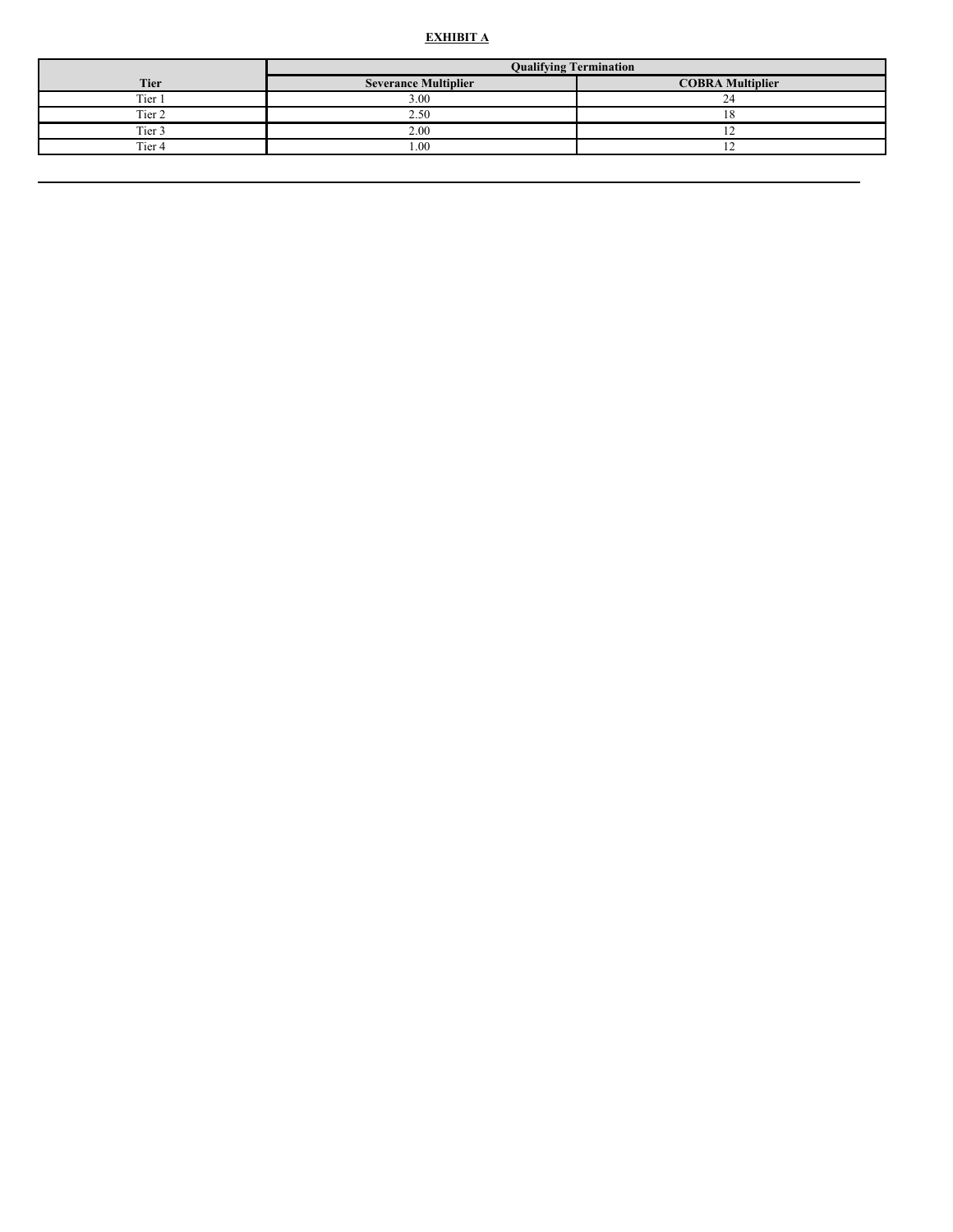## **EXHIBIT B**

#### **ARIS WATER SOLUTIONS, INC. EXECUTIVE CHANGE IN CONTROL SEVERANCE PLAN**

# **FORM OF PARTICIPATION AGREEMENT**

This Participation Agreement (this "*Agreement*") is made and entered into by and between [●] (the "*Participant*") and Aris Water Solutions, Inc. (the "*Company*") effective as of  $\qquad \qquad , 20$ 

The Company maintains the Aris Water Solutions, Inc. Executive Change in Control Severance Plan (as amended from time to time, the "*Plan*"). Capitalized terms used but not defined in this Agreement have the meanings ascribed to them in the Plan. The Plan provides severance payments and benefits in connection with a participant's Qualifying Termination.

By signing this Agreement, the Participant acknowledges and agrees that the Participant has read and understands all of the terms of the Plan and this Agreement and that the Participant agrees to participate in the Plan with a Tier [\_\_] Severance Multiplier and COBRA Multiplier. The Participant acknowledges and agrees that such participation is subject to the terms and conditions of the Plan.

#### **Miscellaneous:**

(a) This Agreement shall be governed in all respects by the laws of the State of Texas without regard to the principles of conflict of law.

(b) This Agreement may be executed in two or more counterparts, each of which shall be deemed an original, but all of which together shall constitute one and the same instrument.

(c) This Agreement and the Plan represent the entire agreement between the parties with respect to the subject matter hereof and may not be amended except in a writing signed by the Company and the Participant. If any dispute should arise under this Agreement, it shall be settled in accordance with the terms of the Plan.

(d) This Agreement shall be binding on the executors, heirs, administrators, successors and assigns of the Participant and the successors and assigns of Company and shall inure to the benefit of the respective executors, heirs, administrators, successors and assigns of the Company.

[Signature page follows.]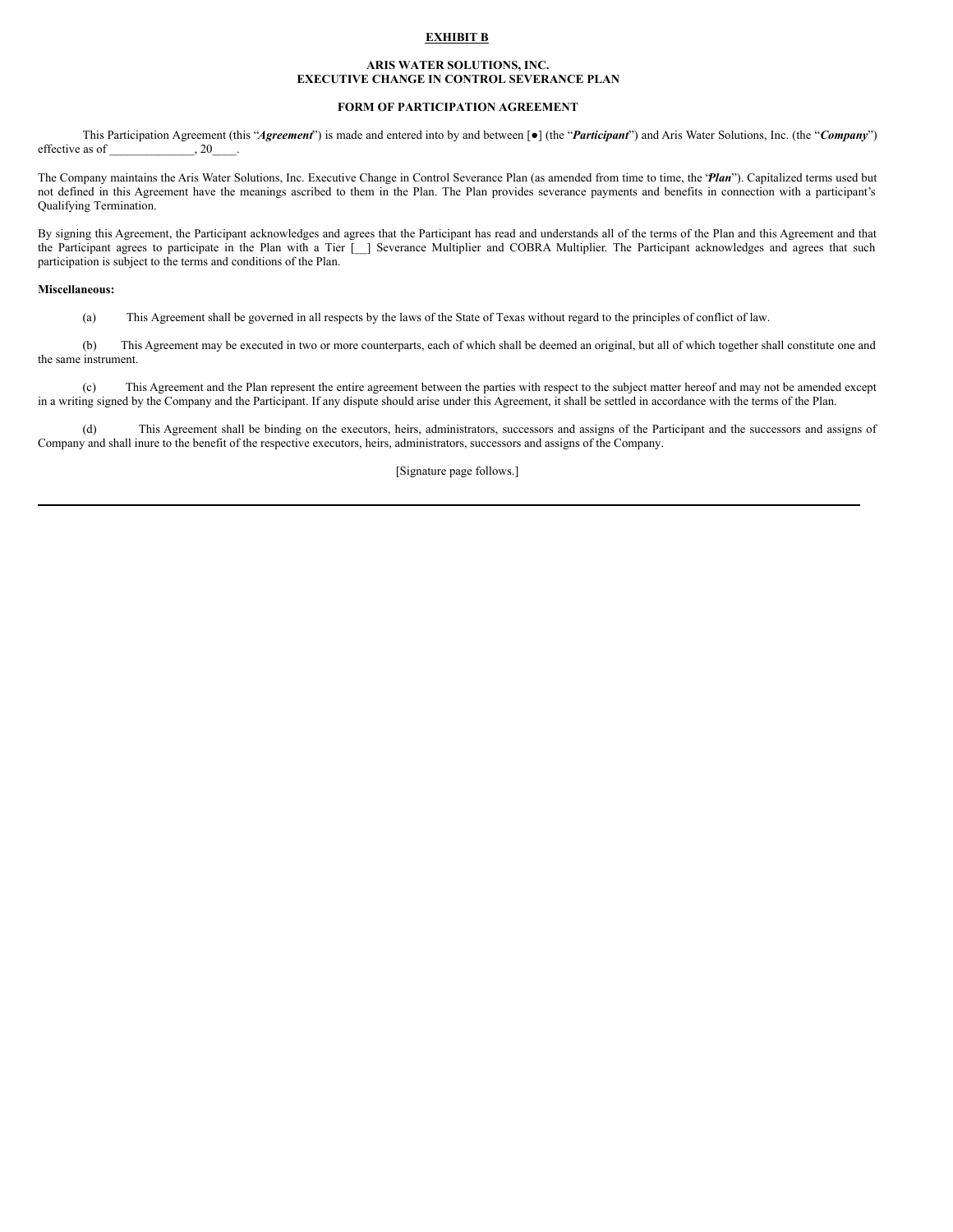IN WITNESS WHEREOF, the Participant and the Company hereto have executed this Agreement as of the date first set forth above.

# **ARIS WATER SOLUTIONS, INC.**

Name: Title:

# **PARTICIPANT**

Name:

Signature Page to Participation Agreement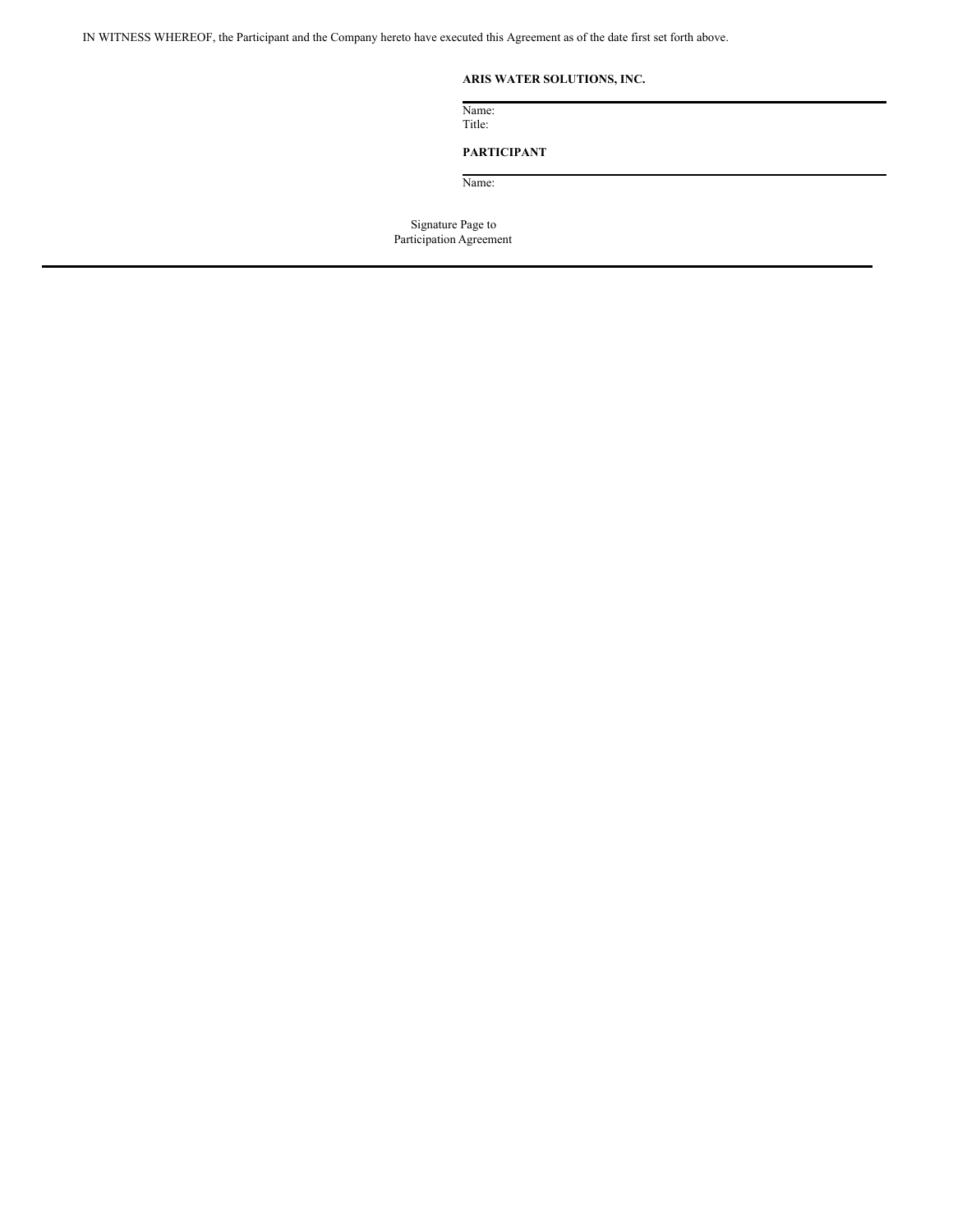#### <span id="page-14-0"></span>**For Immediate Release**

#### **ARIS WATER SOLUTIONS, INC. ANNOUNCES CFO TRANSITION PLAN**

*Chief Financial Of icer Brenda R. Schroer to transition from the Company on December 30, 2022*

**Houston, Texas** – **June 13, 2022** – Aris Water Solutions, Inc. ("Aris" or the "Company") announced today that Chief Financial Officer Brenda R. Schroer will conclude her role with the Company during the second half of this year. Ms. Schroer plans to remain in her current role until a successor is named, at which time she will continue with the Company to support the new Chief Financial Officer until her departure date of December 30, 2022.

The Company will consider both internal and external candidates before naming a successor.

"On behalf of the Board of Directors I would like to thank Brenda for the significant contributions she has made to Aris," said Founder and Executive Chairman Bill Zartler. "Brenda has been instrumental in leading the Company's efforts to transition from a private to public company through our initial public offering process. After serving as a director and active member of the board of our predecessor Company prior to the IPO, we are grateful that she graciously agreed to join us to help lead Aris to this point as Chief Financial Officer and we appreciate everything she's done for the Company."

"Brenda's meaningful contributions to Aris since joining us as CFO in advance of our sustainability-linked bond offering and initial public offering have been invaluable," said President and Chief Executive Officer Amanda Brock. "Her commitment to excellence and overall contributions were critical during this period in the Company's efforts to hire key positions, improve the depth of the finance and administrative organization and strengthen the management team's capabilities. She has been a true partner to me personally, and I appreciate her professionalism and willingness to work with us to ensure a smooth transition."

"I have truly enjoyed my time at Aris and the experience of being a part of the Company's initial public offering as well participating in the inaugural offering of sustainability-linked bonds in the produced water infrastructure industry," said Schroer. "It's been my pleasure to continue to build out our financial team and processes and a privilege to work with the board and leadership team. Aris has never been stronger, and I believe the Company is well positioned for continued growth."

Ms. Schroer joined Aris in March 2021 as Interim Chief Financial Officer to support the Company's sustainability-linked bond offering and subsequently accepted the Chief Financial Officer position in June 2021 to facilitate Aris's initial public offering. She currently serves as Audit Committee Chair on the Board of Directors of Antero Resources Corporation. Prior to her current role, Ms. Schroer served as Chief Financial Officer and Treasurer of Concho Resources Inc. until it was acquired by ConocoPhillips and as a board member of Aris's predecessor company, Solaris Midstream Holdings, LLC, from July 2019 through February 2021.Before her role as Chief Financial Officer and Treasurer, Ms. Schroer served in other capacities at Concho Resources Inc., including Vice President, Chief Accounting Officer and Treasurer. She began her career at Ernst & Young LLP most recently serving in the national accounting practice.